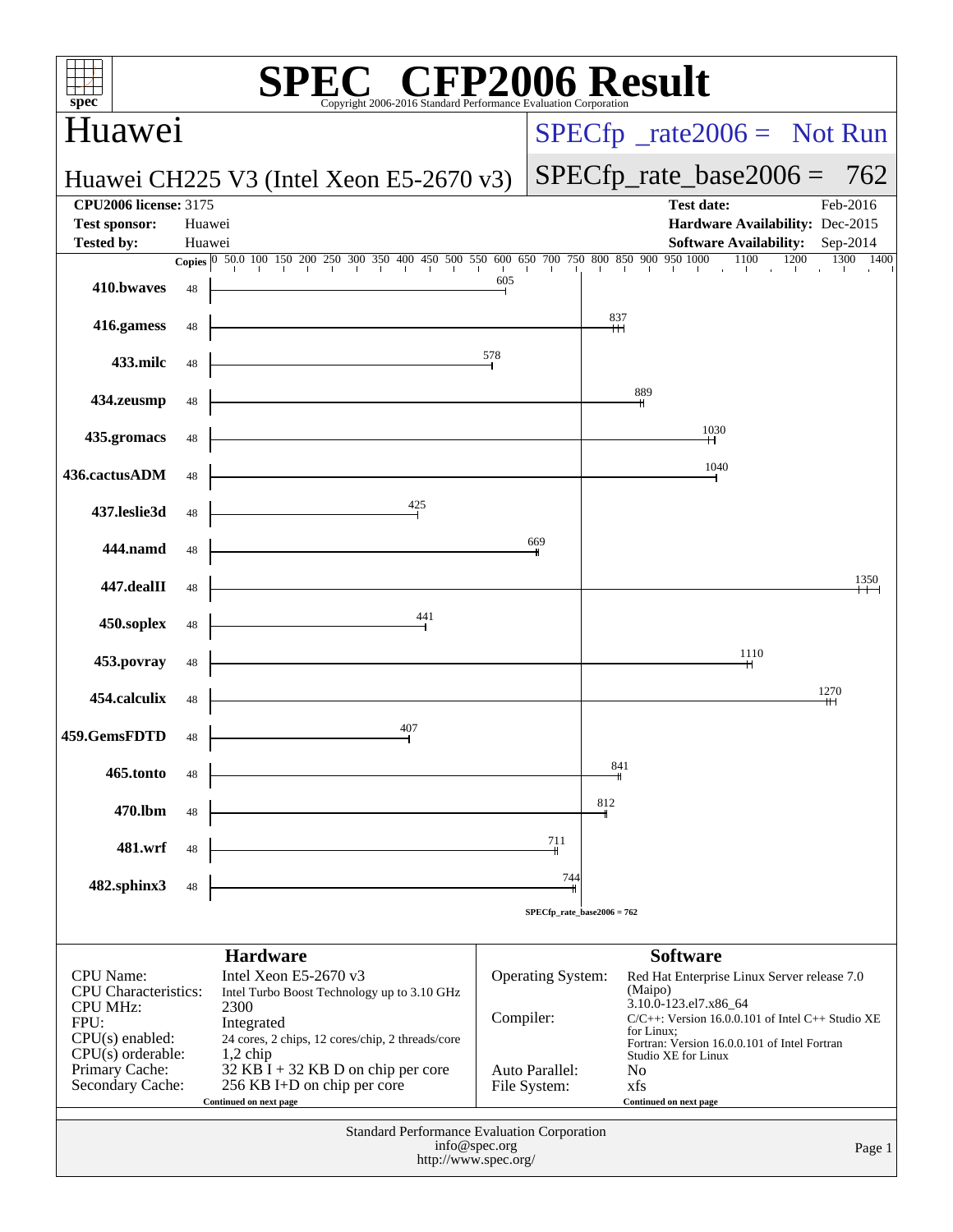

# Huawei

# $SPECTp\_rate2006 =$  Not Run

Huawei CH225 V3 (Intel Xeon E5-2670 v3)

[SPECfp\\_rate\\_base2006 =](http://www.spec.org/auto/cpu2006/Docs/result-fields.html#SPECfpratebase2006) 762

[System State:](http://www.spec.org/auto/cpu2006/Docs/result-fields.html#SystemState) Run level 3 (multi-user)<br>Base Pointers: 32/64-bit

[Peak Pointers:](http://www.spec.org/auto/cpu2006/Docs/result-fields.html#PeakPointers) 32/64-bit [Other Software:](http://www.spec.org/auto/cpu2006/Docs/result-fields.html#OtherSoftware) None

[Base Pointers:](http://www.spec.org/auto/cpu2006/Docs/result-fields.html#BasePointers)

**[CPU2006 license:](http://www.spec.org/auto/cpu2006/Docs/result-fields.html#CPU2006license)** 3175 **[Test date:](http://www.spec.org/auto/cpu2006/Docs/result-fields.html#Testdate)** Feb-2016 **[Test sponsor:](http://www.spec.org/auto/cpu2006/Docs/result-fields.html#Testsponsor)** Huawei **[Hardware Availability:](http://www.spec.org/auto/cpu2006/Docs/result-fields.html#HardwareAvailability)** Dec-2015

#### **[Tested by:](http://www.spec.org/auto/cpu2006/Docs/result-fields.html#Testedby)** Huawei **[Software Availability:](http://www.spec.org/auto/cpu2006/Docs/result-fields.html#SoftwareAvailability)** Sep-2014 [L3 Cache:](http://www.spec.org/auto/cpu2006/Docs/result-fields.html#L3Cache) 30 MB I+D on chip per chip<br>Other Cache: None [Other Cache:](http://www.spec.org/auto/cpu2006/Docs/result-fields.html#OtherCache) [Memory:](http://www.spec.org/auto/cpu2006/Docs/result-fields.html#Memory) 256 GB (16 x 16 GB 2Rx4 PC4-2133P-R) [Disk Subsystem:](http://www.spec.org/auto/cpu2006/Docs/result-fields.html#DiskSubsystem) 1 x 500 GB SATA, 7200 RPM [Other Hardware:](http://www.spec.org/auto/cpu2006/Docs/result-fields.html#OtherHardware) None

|                  |               |                |       |                |       | <b>Results Table</b> |       |               |                |              |                |              |                |              |  |  |
|------------------|---------------|----------------|-------|----------------|-------|----------------------|-------|---------------|----------------|--------------|----------------|--------------|----------------|--------------|--|--|
|                  | <b>Base</b>   |                |       |                |       |                      |       |               | <b>Peak</b>    |              |                |              |                |              |  |  |
| <b>Benchmark</b> | <b>Copies</b> | <b>Seconds</b> | Ratio | <b>Seconds</b> | Ratio | Seconds              | Ratio | <b>Copies</b> | <b>Seconds</b> | <b>Ratio</b> | <b>Seconds</b> | <b>Ratio</b> | <b>Seconds</b> | <b>Ratio</b> |  |  |
| 410.bwayes       | 48            | 1077           | 606   | 1078           | 605   | 1078                 | 605   |               |                |              |                |              |                |              |  |  |
| 416.gamess       | 48            | 1123           | 837   | 1109           | 847   | 1138                 | 826   |               |                |              |                |              |                |              |  |  |
| 433.milc         | 48            | 763            | 577   | 763            | 578   | 763                  | 578   |               |                |              |                |              |                |              |  |  |
| 434.zeusmp       | 48            | 491            | 889   | 492            | 889   | 495                  | 882   |               |                |              |                |              |                |              |  |  |
| 435.gromacs      | 48            | 335            | 1020  | 331            | 1030  | 332                  | 1030  |               |                |              |                |              |                |              |  |  |
| 436.cactusADM    | 48            | 552            | 1040  | 552            | 1040  | 554                  | 1040  |               |                |              |                |              |                |              |  |  |
| 437.leslie3d     | 48            | 1063           | 424   | 1063           | 425   | 1062                 | 425   |               |                |              |                |              |                |              |  |  |
| 444.namd         | 48            | 572            | 672   | 576            | 668   | 575                  | 669   |               |                |              |                |              |                |              |  |  |
| 447.dealII       | 48            | 413            | 1330  | 400            | 1370  | 408                  | 1350  |               |                |              |                |              |                |              |  |  |
| 450.soplex       | 48            | 908            | 441   | 905            | 442   | 909                  | 440   |               |                |              |                |              |                |              |  |  |
| 453.povray       | 48            | 230            | 1110  | 232            | 1100  | 230                  | 1110  |               |                |              |                |              |                |              |  |  |
| 454.calculix     | 48            | 313            | 1270  | 309            | 1280  | 312                  | 1270  |               |                |              |                |              |                |              |  |  |
| 459.GemsFDTD     | 48            | 1250           | 407   | 1249           | 408   | 1250                 | 407   |               |                |              |                |              |                |              |  |  |
| 465.tonto        | 48            | 562            | 841   | 565            | 836   | 561                  | 842   |               |                |              |                |              |                |              |  |  |
| 470.1bm          | 48            | 812            | 812   | 812            | 812   | 814                  | 810   |               |                |              |                |              |                |              |  |  |
| 481.wrf          | 48            | 759            | 707   | 754            | 711   | 754                  | 711   |               |                |              |                |              |                |              |  |  |
| 482.sphinx3      | 48            | 1249           | 749   | 1258           | 744   | 1257                 | 744   |               |                |              |                |              |                |              |  |  |

Results appear in the [order in which they were run.](http://www.spec.org/auto/cpu2006/Docs/result-fields.html#RunOrder) Bold underlined text [indicates a median measurement.](http://www.spec.org/auto/cpu2006/Docs/result-fields.html#Median)

### **[Submit Notes](http://www.spec.org/auto/cpu2006/Docs/result-fields.html#SubmitNotes)**

 The numactl mechanism was used to bind copies to processors. The config file option 'submit' was used to generate numactl commands to bind each copy to a specific processor. For details, please see the config file.

## **[Operating System Notes](http://www.spec.org/auto/cpu2006/Docs/result-fields.html#OperatingSystemNotes)**

Stack size set to unlimited using "ulimit -s unlimited"

### **[Platform Notes](http://www.spec.org/auto/cpu2006/Docs/result-fields.html#PlatformNotes)**

 Set Power Efficiency Mode to Peformance Set Snoop Mode to COD Set Hyper-Threading to enabled

Continued on next page

Standard Performance Evaluation Corporation [info@spec.org](mailto:info@spec.org) <http://www.spec.org/>

Page 2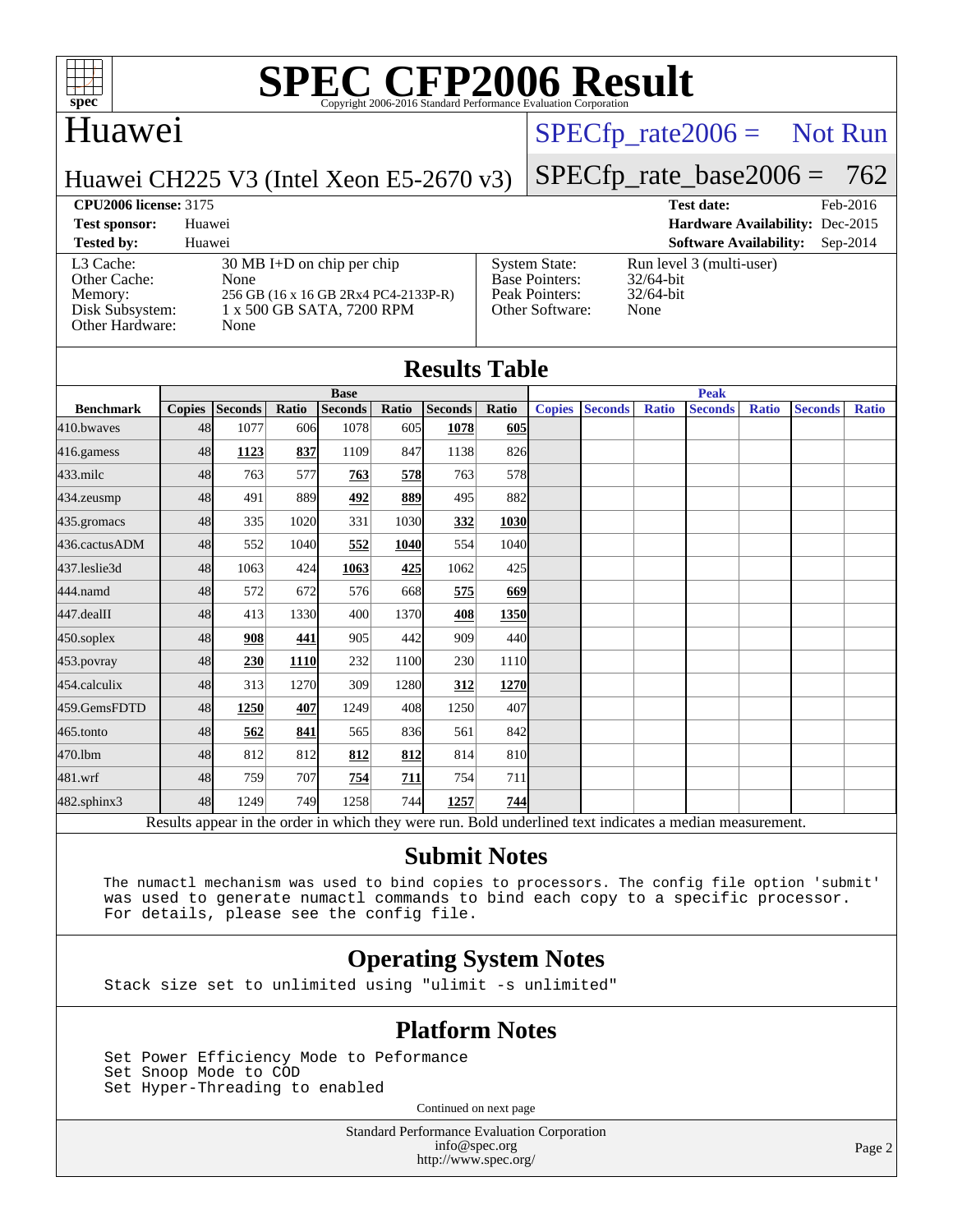

# Huawei

 $SPECTp\_rate2006 =$  Not Run

Huawei CH225 V3 (Intel Xeon E5-2670 v3)

[SPECfp\\_rate\\_base2006 =](http://www.spec.org/auto/cpu2006/Docs/result-fields.html#SPECfpratebase2006) 762

**[CPU2006 license:](http://www.spec.org/auto/cpu2006/Docs/result-fields.html#CPU2006license)** 3175 **[Test date:](http://www.spec.org/auto/cpu2006/Docs/result-fields.html#Testdate)** Feb-2016 **[Test sponsor:](http://www.spec.org/auto/cpu2006/Docs/result-fields.html#Testsponsor)** Huawei **[Hardware Availability:](http://www.spec.org/auto/cpu2006/Docs/result-fields.html#HardwareAvailability)** Dec-2015 **[Tested by:](http://www.spec.org/auto/cpu2006/Docs/result-fields.html#Testedby)** Huawei **[Software Availability:](http://www.spec.org/auto/cpu2006/Docs/result-fields.html#SoftwareAvailability)** Sep-2014

### **[Platform Notes \(Continued\)](http://www.spec.org/auto/cpu2006/Docs/result-fields.html#PlatformNotes)**

Standard Performance Evaluation Corporation [info@spec.org](mailto:info@spec.org) <http://www.spec.org/> Page 3 Baseboard Management Controller used to adjust the fan speed to 100% Sysinfo program /spec16/config/sysinfo.rev6914 \$Rev: 6914 \$ \$Date:: 2014-06-25 #\$ e3fbb8667b5a285932ceab81e28219e1 running on localhost.localdomain Tue Feb 2 07:13:25 2016 This section contains SUT (System Under Test) info as seen by some common utilities. To remove or add to this section, see: <http://www.spec.org/cpu2006/Docs/config.html#sysinfo> From /proc/cpuinfo model name : Intel(R) Xeon(R) CPU E5-2670 v3 @ 2.30GHz 2 "physical id"s (chips) 48 "processors" cores, siblings (Caution: counting these is hw and system dependent. The following excerpts from /proc/cpuinfo might not be reliable. Use with caution.) cpu cores : 6 siblings : 12 physical 0: cores 0 1 2 3 4 5 8 9 10 11 12 13 physical 1: cores 0 1 2 3 4 5 8 9 10 11 12 13 cache size : 15360 KB From /proc/meminfo MemTotal: 263575152 kB HugePages\_Total: 0<br>Hugepagesize: 2048 kB Hugepagesize: From /etc/\*release\* /etc/\*version\* os-release: NAME="Red Hat Enterprise Linux Server" VERSION="7.0 (Maipo)" ID="rhel" ID\_LIKE="fedora" VERSION\_ID="7.0" PRETTY NAME="Red Hat Enterprise Linux Server 7.0 (Maipo)" ANSI\_COLOR="0;31" CPE\_NAME="cpe:/o:redhat:enterprise\_linux:7.0:GA:server" redhat-release: Red Hat Enterprise Linux Server release 7.0 (Maipo) system-release: Red Hat Enterprise Linux Server release 7.0 (Maipo) system-release-cpe: cpe:/o:redhat:enterprise\_linux:7.0:ga:server uname -a: Linux localhost.localdomain 3.10.0-123.el7.x86\_64 #1 SMP Mon May 5 11:16:57 EDT 2014 x86\_64 x86\_64 x86\_64 GNU/Linux run-level 3 Feb 2 01:08 SPEC is set to: /spec16 Filesystem Type Size Used Avail Use% Mounted on<br>
/dev/sda2 xfs 449G 33G 417G 8% / 33G 417G Additional information from dmidecode: Continued on next page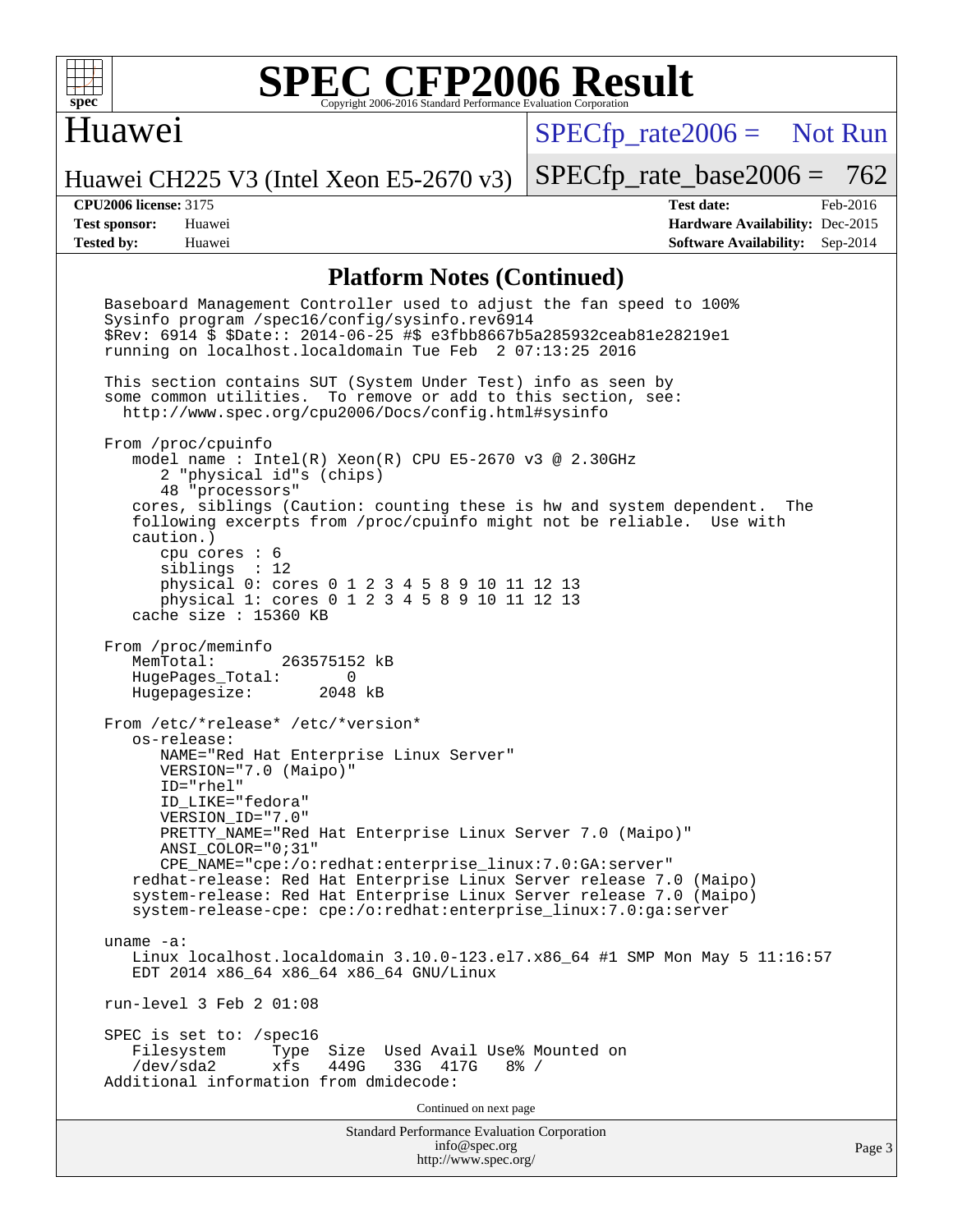

## Huawei

 $SPECTp\_rate2006 =$  Not Run

Huawei CH225 V3 (Intel Xeon E5-2670 v3)

**[Test sponsor:](http://www.spec.org/auto/cpu2006/Docs/result-fields.html#Testsponsor)** Huawei **[Hardware Availability:](http://www.spec.org/auto/cpu2006/Docs/result-fields.html#HardwareAvailability)** Dec-2015 **[Tested by:](http://www.spec.org/auto/cpu2006/Docs/result-fields.html#Testedby)** Huawei **[Software Availability:](http://www.spec.org/auto/cpu2006/Docs/result-fields.html#SoftwareAvailability)** Sep-2014

[SPECfp\\_rate\\_base2006 =](http://www.spec.org/auto/cpu2006/Docs/result-fields.html#SPECfpratebase2006) 762 **[CPU2006 license:](http://www.spec.org/auto/cpu2006/Docs/result-fields.html#CPU2006license)** 3175 **[Test date:](http://www.spec.org/auto/cpu2006/Docs/result-fields.html#Testdate)** Feb-2016

### **[Platform Notes \(Continued\)](http://www.spec.org/auto/cpu2006/Docs/result-fields.html#PlatformNotes)**

 Warning: Use caution when you interpret this section. The 'dmidecode' program reads system data which is "intended to allow hardware to be accurately determined", but the intent may not be met, as there are frequent changes to hardware, firmware, and the "DMTF SMBIOS" standard.

 BIOS Insyde Corp. 1.69 10/31/2015 Memory: 8x Micron 36ASF2G72PZ-2G1A2 16 GB 1 rank 2133 MHz 8x Micron 36ASF2G72PZ-2G1A2 16 GB 2 rank 2133 MHz 8x NO DIMM NO DIMM

(End of data from sysinfo program)

#### **[General Notes](http://www.spec.org/auto/cpu2006/Docs/result-fields.html#GeneralNotes)**

Environment variables set by runspec before the start of the run: LD LIBRARY PATH = "/spec16/libs/32:/spec16/libs/64:/spec16/sh"

 Binaries compiled on a system with 1x Intel Core i5-4670K CPU + 32GB memory using RedHat EL 7.1 Transparent Huge Pages enabled with: echo always > /sys/kernel/mm/transparent\_hugepage/enabled Filesystem page cache cleared with: echo 1> /proc/sys/vm/drop\_caches runspec command invoked through numactl i.e.: numactl --interleave=all runspec <etc>

# **[Base Compiler Invocation](http://www.spec.org/auto/cpu2006/Docs/result-fields.html#BaseCompilerInvocation)**

[C benchmarks](http://www.spec.org/auto/cpu2006/Docs/result-fields.html#Cbenchmarks):  $\text{icc}$  -m64

[C++ benchmarks:](http://www.spec.org/auto/cpu2006/Docs/result-fields.html#CXXbenchmarks) [icpc -m64](http://www.spec.org/cpu2006/results/res2016q1/cpu2006-20160202-38959.flags.html#user_CXXbase_intel_icpc_64bit_bedb90c1146cab66620883ef4f41a67e)

[Fortran benchmarks](http://www.spec.org/auto/cpu2006/Docs/result-fields.html#Fortranbenchmarks): [ifort -m64](http://www.spec.org/cpu2006/results/res2016q1/cpu2006-20160202-38959.flags.html#user_FCbase_intel_ifort_64bit_ee9d0fb25645d0210d97eb0527dcc06e)

[Benchmarks using both Fortran and C](http://www.spec.org/auto/cpu2006/Docs/result-fields.html#BenchmarksusingbothFortranandC): [icc -m64](http://www.spec.org/cpu2006/results/res2016q1/cpu2006-20160202-38959.flags.html#user_CC_FCbase_intel_icc_64bit_0b7121f5ab7cfabee23d88897260401c) [ifort -m64](http://www.spec.org/cpu2006/results/res2016q1/cpu2006-20160202-38959.flags.html#user_CC_FCbase_intel_ifort_64bit_ee9d0fb25645d0210d97eb0527dcc06e)

# **[Base Portability Flags](http://www.spec.org/auto/cpu2006/Docs/result-fields.html#BasePortabilityFlags)**

 410.bwaves: [-DSPEC\\_CPU\\_LP64](http://www.spec.org/cpu2006/results/res2016q1/cpu2006-20160202-38959.flags.html#suite_basePORTABILITY410_bwaves_DSPEC_CPU_LP64) 416.gamess: [-DSPEC\\_CPU\\_LP64](http://www.spec.org/cpu2006/results/res2016q1/cpu2006-20160202-38959.flags.html#suite_basePORTABILITY416_gamess_DSPEC_CPU_LP64) 433.milc: [-DSPEC\\_CPU\\_LP64](http://www.spec.org/cpu2006/results/res2016q1/cpu2006-20160202-38959.flags.html#suite_basePORTABILITY433_milc_DSPEC_CPU_LP64)

Continued on next page

Standard Performance Evaluation Corporation [info@spec.org](mailto:info@spec.org) <http://www.spec.org/>

Page 4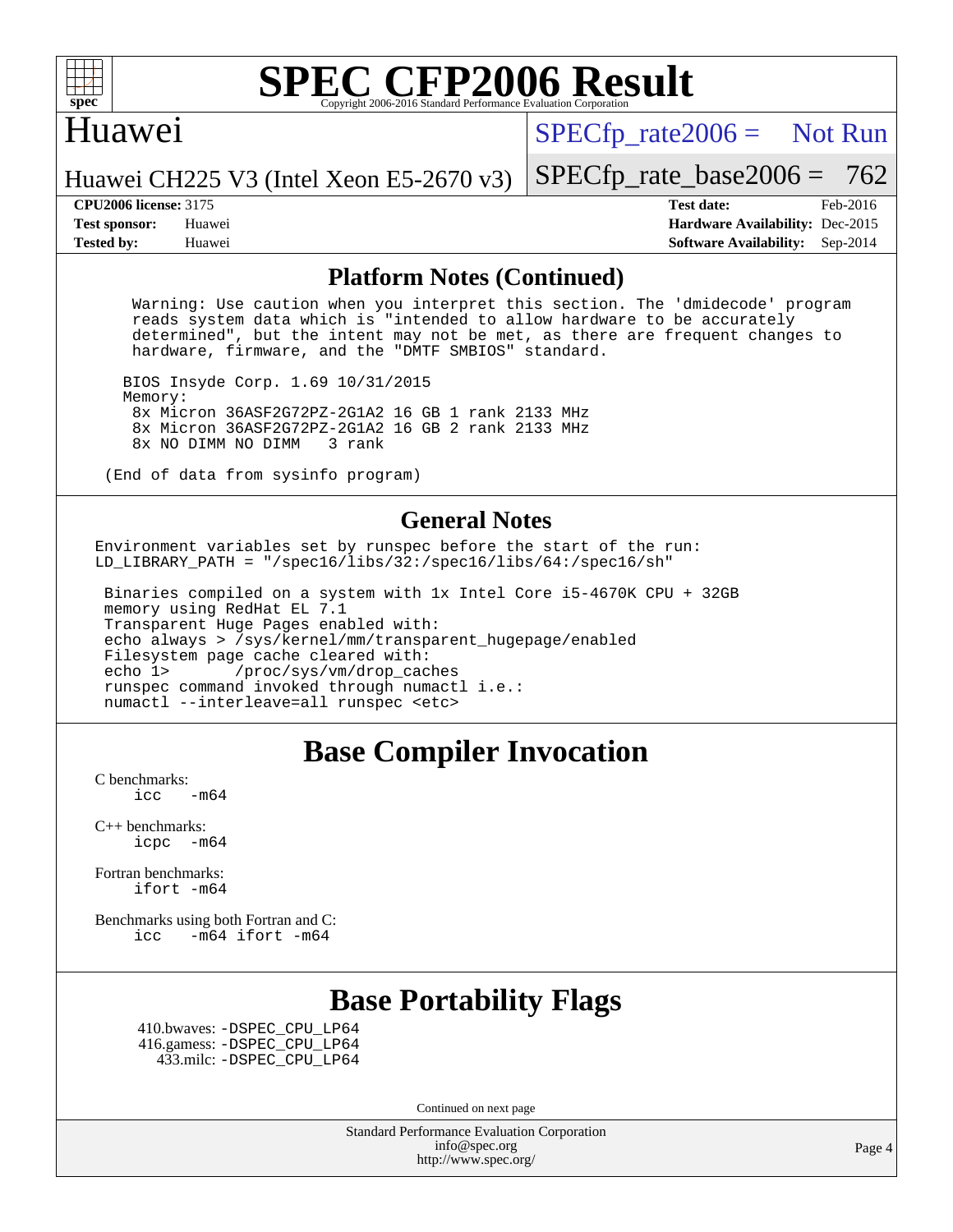

# Huawei

 $SPECTp\_rate2006 =$  Not Run

Huawei CH225 V3 (Intel Xeon E5-2670 v3)

[SPECfp\\_rate\\_base2006 =](http://www.spec.org/auto/cpu2006/Docs/result-fields.html#SPECfpratebase2006) 762

**[CPU2006 license:](http://www.spec.org/auto/cpu2006/Docs/result-fields.html#CPU2006license)** 3175 **[Test date:](http://www.spec.org/auto/cpu2006/Docs/result-fields.html#Testdate)** Feb-2016 **[Test sponsor:](http://www.spec.org/auto/cpu2006/Docs/result-fields.html#Testsponsor)** Huawei **[Hardware Availability:](http://www.spec.org/auto/cpu2006/Docs/result-fields.html#HardwareAvailability)** Dec-2015 **[Tested by:](http://www.spec.org/auto/cpu2006/Docs/result-fields.html#Testedby)** Huawei **[Software Availability:](http://www.spec.org/auto/cpu2006/Docs/result-fields.html#SoftwareAvailability)** Sep-2014

# **[Base Portability Flags \(Continued\)](http://www.spec.org/auto/cpu2006/Docs/result-fields.html#BasePortabilityFlags)**

| 434.zeusmp: -DSPEC_CPU_LP64                 |                                                                |
|---------------------------------------------|----------------------------------------------------------------|
| 435.gromacs: -DSPEC_CPU_LP64 -nofor_main    |                                                                |
| 436.cactusADM: -DSPEC CPU LP64 -nofor main  |                                                                |
| 437.leslie3d: -DSPEC CPU LP64               |                                                                |
| 444.namd: -DSPEC CPU LP64                   |                                                                |
| 447.dealII: -DSPEC_CPU LP64                 |                                                                |
| 450.soplex: -DSPEC_CPU_LP64                 |                                                                |
| 453.povray: -DSPEC_CPU_LP64                 |                                                                |
| 454.calculix: - DSPEC CPU LP64 - nofor main |                                                                |
| 459. GemsFDTD: - DSPEC CPU LP64             |                                                                |
| 465.tonto: -DSPEC CPU LP64                  |                                                                |
| 470.1bm: - DSPEC CPU LP64                   |                                                                |
|                                             | 481.wrf: -DSPEC_CPU_LP64 -DSPEC_CPU_CASE_FLAG -DSPEC_CPU_LINUX |
| 482.sphinx3: -DSPEC_CPU_LP64                |                                                                |
|                                             |                                                                |

# **[Base Optimization Flags](http://www.spec.org/auto/cpu2006/Docs/result-fields.html#BaseOptimizationFlags)**

[C benchmarks](http://www.spec.org/auto/cpu2006/Docs/result-fields.html#Cbenchmarks):

[-xCORE-AVX2](http://www.spec.org/cpu2006/results/res2016q1/cpu2006-20160202-38959.flags.html#user_CCbase_f-xAVX2_5f5fc0cbe2c9f62c816d3e45806c70d7) [-ipo](http://www.spec.org/cpu2006/results/res2016q1/cpu2006-20160202-38959.flags.html#user_CCbase_f-ipo) [-O3](http://www.spec.org/cpu2006/results/res2016q1/cpu2006-20160202-38959.flags.html#user_CCbase_f-O3) [-no-prec-div](http://www.spec.org/cpu2006/results/res2016q1/cpu2006-20160202-38959.flags.html#user_CCbase_f-no-prec-div) [-opt-prefetch](http://www.spec.org/cpu2006/results/res2016q1/cpu2006-20160202-38959.flags.html#user_CCbase_f-opt-prefetch) [-auto-p32](http://www.spec.org/cpu2006/results/res2016q1/cpu2006-20160202-38959.flags.html#user_CCbase_f-auto-p32) [-ansi-alias](http://www.spec.org/cpu2006/results/res2016q1/cpu2006-20160202-38959.flags.html#user_CCbase_f-ansi-alias) [-opt-mem-layout-trans=3](http://www.spec.org/cpu2006/results/res2016q1/cpu2006-20160202-38959.flags.html#user_CCbase_f-opt-mem-layout-trans_a7b82ad4bd7abf52556d4961a2ae94d5)

[C++ benchmarks:](http://www.spec.org/auto/cpu2006/Docs/result-fields.html#CXXbenchmarks)

[-xCORE-AVX2](http://www.spec.org/cpu2006/results/res2016q1/cpu2006-20160202-38959.flags.html#user_CXXbase_f-xAVX2_5f5fc0cbe2c9f62c816d3e45806c70d7) [-ipo](http://www.spec.org/cpu2006/results/res2016q1/cpu2006-20160202-38959.flags.html#user_CXXbase_f-ipo) [-O3](http://www.spec.org/cpu2006/results/res2016q1/cpu2006-20160202-38959.flags.html#user_CXXbase_f-O3) [-no-prec-div](http://www.spec.org/cpu2006/results/res2016q1/cpu2006-20160202-38959.flags.html#user_CXXbase_f-no-prec-div) [-opt-prefetch](http://www.spec.org/cpu2006/results/res2016q1/cpu2006-20160202-38959.flags.html#user_CXXbase_f-opt-prefetch) [-auto-p32](http://www.spec.org/cpu2006/results/res2016q1/cpu2006-20160202-38959.flags.html#user_CXXbase_f-auto-p32) [-ansi-alias](http://www.spec.org/cpu2006/results/res2016q1/cpu2006-20160202-38959.flags.html#user_CXXbase_f-ansi-alias) [-opt-mem-layout-trans=3](http://www.spec.org/cpu2006/results/res2016q1/cpu2006-20160202-38959.flags.html#user_CXXbase_f-opt-mem-layout-trans_a7b82ad4bd7abf52556d4961a2ae94d5)

[Fortran benchmarks](http://www.spec.org/auto/cpu2006/Docs/result-fields.html#Fortranbenchmarks):

[-xCORE-AVX2](http://www.spec.org/cpu2006/results/res2016q1/cpu2006-20160202-38959.flags.html#user_FCbase_f-xAVX2_5f5fc0cbe2c9f62c816d3e45806c70d7) [-ipo](http://www.spec.org/cpu2006/results/res2016q1/cpu2006-20160202-38959.flags.html#user_FCbase_f-ipo) [-O3](http://www.spec.org/cpu2006/results/res2016q1/cpu2006-20160202-38959.flags.html#user_FCbase_f-O3) [-no-prec-div](http://www.spec.org/cpu2006/results/res2016q1/cpu2006-20160202-38959.flags.html#user_FCbase_f-no-prec-div) [-opt-prefetch](http://www.spec.org/cpu2006/results/res2016q1/cpu2006-20160202-38959.flags.html#user_FCbase_f-opt-prefetch)

[Benchmarks using both Fortran and C](http://www.spec.org/auto/cpu2006/Docs/result-fields.html#BenchmarksusingbothFortranandC):

[-xCORE-AVX2](http://www.spec.org/cpu2006/results/res2016q1/cpu2006-20160202-38959.flags.html#user_CC_FCbase_f-xAVX2_5f5fc0cbe2c9f62c816d3e45806c70d7) [-ipo](http://www.spec.org/cpu2006/results/res2016q1/cpu2006-20160202-38959.flags.html#user_CC_FCbase_f-ipo) [-O3](http://www.spec.org/cpu2006/results/res2016q1/cpu2006-20160202-38959.flags.html#user_CC_FCbase_f-O3) [-no-prec-div](http://www.spec.org/cpu2006/results/res2016q1/cpu2006-20160202-38959.flags.html#user_CC_FCbase_f-no-prec-div) [-opt-prefetch](http://www.spec.org/cpu2006/results/res2016q1/cpu2006-20160202-38959.flags.html#user_CC_FCbase_f-opt-prefetch) [-auto-p32](http://www.spec.org/cpu2006/results/res2016q1/cpu2006-20160202-38959.flags.html#user_CC_FCbase_f-auto-p32) [-ansi-alias](http://www.spec.org/cpu2006/results/res2016q1/cpu2006-20160202-38959.flags.html#user_CC_FCbase_f-ansi-alias) [-opt-mem-layout-trans=3](http://www.spec.org/cpu2006/results/res2016q1/cpu2006-20160202-38959.flags.html#user_CC_FCbase_f-opt-mem-layout-trans_a7b82ad4bd7abf52556d4961a2ae94d5)

The flags files that were used to format this result can be browsed at <http://www.spec.org/cpu2006/flags/Intel-ic16.0-official-linux64.html> <http://www.spec.org/cpu2006/flags/Huawei-Platform-Settings-HASWELL-V1.4.html>

You can also download the XML flags sources by saving the following links: <http://www.spec.org/cpu2006/flags/Intel-ic16.0-official-linux64.xml>

<http://www.spec.org/cpu2006/flags/Huawei-Platform-Settings-HASWELL-V1.4.xml>

Standard Performance Evaluation Corporation [info@spec.org](mailto:info@spec.org) <http://www.spec.org/>